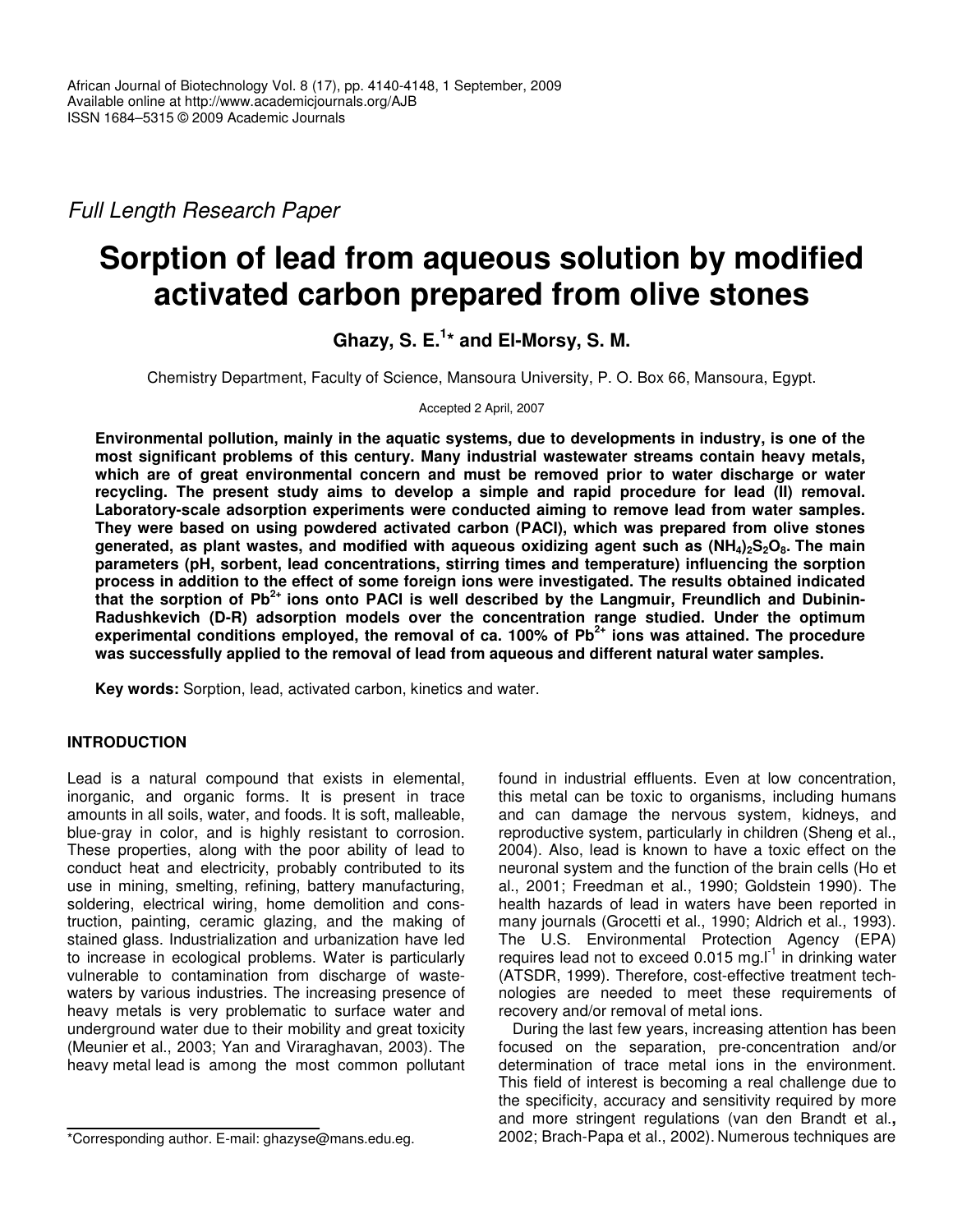available in this concern and have been reported (Leyden and Wegscheider, 1981; Mizuike, 1986; Ghazy et al., 2004; Zouboulis et al., 1994). These techniques may involve: chemical precipitation, ion exchange, reverse osmosis, electro-deposition, adsorption, solvent extraction and flotation separation processes. Of these, adsorption has proved to be an effective technique.

Activated carbons are unique and versatile adsorbents because of their extended surface area, micro-porous structure, high adsorption capacity and high degree of surface reactivity (Ghazy et al., 2001; Allen and Brown, 1995; Ho and McKay, 1998; Samra, 2000). They find their wide applications in the removal of color, odor, taste and other undesirable organic and inorganic impurities from different aqueous media (Zouboulis et al., 1994; Sharma and Forster, 1996). They are being increasingly used in the field of hydrometallurgy for the recovery of gold, silver, other in-organics and as catalyst support (Abd El-Rahiem, 1996). Their use in medicine to combat certain types of bacterial ailment is also well known (Abd El-Rahiem, 1996). Moreover, they are usually considered to be the adsorbents against which others are assessed (Sharma and Forster, 1996).

In developing countries, the pollution control measures frequently need to be based on lower-cost technologies. In this context, one area which is being explored is the use of naturally occurring materials which have the potential for adsorbing pollutants (Sharma and Forster, 1996). Accordingly, this investigation aims to establish a selective, rapid and simple procedure for the removal of lead ions from aqueous solutions using powdered activated carbon, obtained from olive stones, as an organic sorbent (which may be inexpensive, readily available and as alternative to existing commercial adsorbents) under the recommended conditions.

#### **MATERIALS AND METHODS**

#### **Experimental samples**

Modified powdered activated carbon was prepared from olive stones after washing with 5% aqueous solution of HCl, followed several times by distilled water and drying at 125°C, and then subjected to destructive distillation for 5 h at 600°C under a flow of nitrogen. The resulting material was subsequently activated by gasification with steam at 900°C. The modified activated carbon sample was prepared by treatment with  $(NH_4)_2S_2O_8$ . The suspension was shaken for 48 h at room temperature, after which the modified activated carbon sample was removed by filtration, washed with distilled water and dried in an air oven for 24 h at 125°C. While hot, the treated carbon sample was then quickly transferred into a desiccator and subjected to low-pressure evacuation. A mean particle size of ca.12 µm was employed in subsequent experiments. Experimental characterization of the carbon sample under investigation (Table 1) revealed that: the surface area of PACI is 249.1  $m^2/g$  (employing the conventional BET equation), its ash content was 5.7% and its suspension pH after 4 h stirring (water  $pH = 6.8$ ) were 8.2. The base neutralization capacities (m equiv/g) for NaHCO<sub>3</sub>, Na<sub>2</sub>CO<sub>3</sub> and NaOH were 0.05,

**Table 1.** Characterization of modified activated carbon sample (PACI).

| Type of characterization                    | <b>PACI</b> |
|---------------------------------------------|-------------|
| Ash content (%)                             | 5.7         |
| Surface area ( $m^2$ /g) by BET equation    | 249.1       |
| Suspension pH after 4 h stirring            | 8.2         |
| Base neutralization capacities (mg equiv/g) |             |
| NaHCO <sub>3</sub>                          | 0.05        |
| Na <sub>2</sub> CO <sub>3</sub>             | 0.16        |
| <b>NaOH</b>                                 | 0.20        |
| IR bands $(cm-1)$                           |             |
| v(COOH)                                     | 1401        |
|                                             | 3420        |

0.16 and 0.20, respectively. Moreover, the IR analysis of PAC sample (using KBr disc method) revealed the appearance of two absorption bands at 1401  $cm^{-1}$  and 3420  $cm^{-1}$  assigned to v (COOH) and v (OH), respectively.

#### **Reagents**

All the solutions were prepared from certified reagent-grade chemicals. Lead stock solution (1 mg/ml) was prepared from  $Pb(NO<sub>3</sub>)<sub>2</sub>$ (BDH Ltd, Poole, England) by dissolving the calculated amount in doubly distilled water containing 1 ml of concentrated  $HNO<sub>3</sub>$ , and diluting to 1 L. Aqueous solutions of  $HNO<sub>3</sub>$  and NaOH were used for pH adjustments. Further dilutions were prepared daily as required.

#### **Apparatus**

A Pekin-Elmer 2380 Atomic Absorptions Spectrophotometer with air-acetylene flame was used for the determination of lead concentration at 217.0 nm. The infrared analyses were undertaken via a Mattson 5000 FT-IR spectrophotometer using the KBr disc method. The stirring of solutions was performed with a magnetic stirrer Model VEHP, Sientifica, Italy. The pH was measured using Jeanway 3310 pH meter.

#### **Procedure**

Unless stated otherwise, all batch sorption experiments were conducted at room temperature (ca. 25°C). Known volumes of lead solutions with concentrations ranging from 5 to 40 mg.I $<sup>1</sup>$  were</sup> pipetted into quick-fit glass bottles containing 0.1 g.I<sup>-1</sup> of PACI sorbent in 100 ml aqueous solution of pH 7. The resulting solutions were then stirred with a magnetic stirrer at 250 rpm and the samples were taken at fixed time periods (1, 2, 3, 5, 7, 10, 15, 20, 25, 30, 40, 50, and 60 min) in order to study the kinetics of the adsorption process. Preliminary experiments showed that this time length was sufficient for adsorption of  $Pb^{2+}$  ions onto PACI. The samples were subsequently filtered off and the residual  $Pb^{2+}$  ion concentrations in the filtrate were analyzed using AAS at 217.0 nm. The percentage adsorption of  $Pb^{2+}$  ions from the solution was calculated from the relationship:

% Adsorption =  $(C_i - C_r) / C_i \times 100$  (1)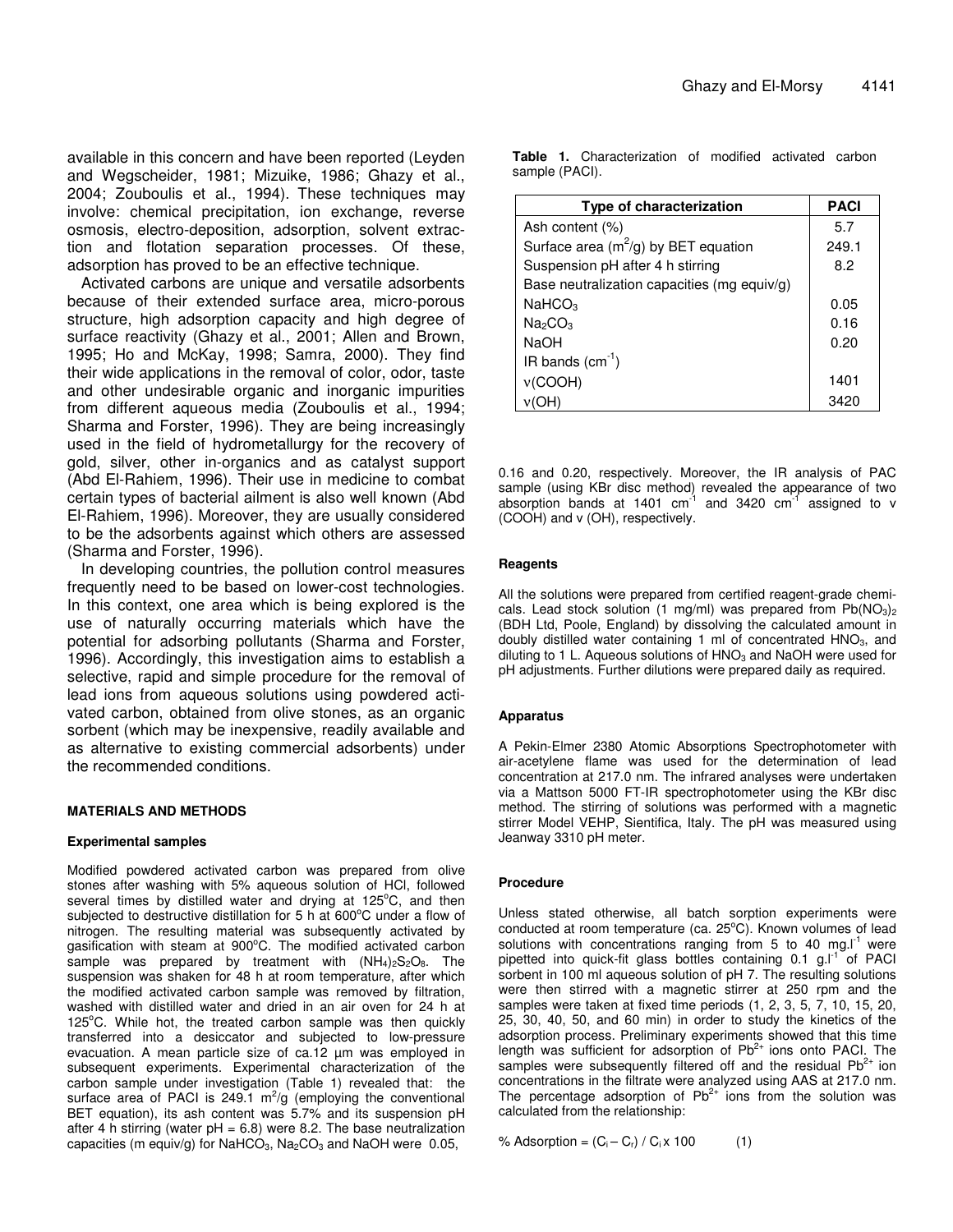

**Figure 1.** Influence of stirring time on the adsorption of different Pb<sup>2+</sup> ion concentrations onto 100 mg.I<sup>-1</sup> PACI at pH 7.

where C<sub>i</sub> corresponds to the initial concentration of Pb<sup>2+</sup> ions and C<sub>r</sub> is the residual concentration after equilibration. The metal uptake q (mg/g) was calculated as:

$$
q = [(C_i - C_r / m] \cdot V \tag{2}
$$

where m is the quantity of sorbent (mg) and V the volume of the suspension (ml).

To asses the applicability of the procedure, another series of experiments was conducted on 1 L suspension of clear and prefiltered natural water samples with an initial pH adjusted to 7.0. These suspensions were placed in 2 L glass beakers containing 10 or 20 mg of Pb<sup>2+</sup> ions and 100 mg.L<sup>-1</sup> of PACI at 25°C and stirred magnetically for 20 min at 250 rpm.

## **RESULTS AND DISCUSSION**

#### **Kinetics of the adsorption process**

Figure 1 shows the variation in the percentage adsorption (removal) of lead ions onto PACI sorbent with stirring time using various initial metal ion concentrations at pH 7. The data depicted in this figure indicated that the adsorption of lead ions is quite rapid at the first stage of the process which may suggest that adsorption occurred mainly at the surface of the solid sorbent and to some extent by the internal macro-pores, transitional pores and micro-pores (Yubin et al., 1998; Al-Asheh and Banat, 2001). However, with the passage of time the rate of adsorption decreased and ultimately reached a constant value (equilibrium time). This slow adsorption during the second stage may be due to the decrease of lead diffusion into the pores of solid sorbent (Akhtar and Qadeer, 1997). The time necessary to reach such adsorption equilibrium was found to be 3, 5 and 7 min for initial concentrations of 5, 10 and 15  $mg.l<sup>1</sup> Pb<sup>2+</sup>$  ions, respec-



Figure 2. Plot of the amount of Pb<sup>2+</sup> ions adsorbed onto 100 mg.I<sup>-1</sup> PACI versus square root of time at pH 7.

tively and 10 min for those of 20, 30 and 40 mg.I<sup>-1</sup> Pb<sup>2+</sup> ions. Hence, to ensure that adsorption had reached equilibrium in all cases, a stirring time of 20 min was selected for all samples studied. The results also indicated that the percentage adsorption of the metal ion from the solution decreases with increasing initial metal ion concentration. This can be explained by a decrease in the number of adsorption sites having an affinity towards  $Pb^{2+}$  ions.

An interesting series of experiments was carried out to evaluate the effect of soaking time (that is., without stirring) on the removal rate of 15 and 20 mg.I<sup>1</sup> of  $Pb^{2+}$ ions using 100 mg.I<sup>1</sup> of PACI sorbent. The results obtained revealed that a maximum removal rate of Pb<sup>2+</sup> ions (ca. 100%) was attained after soaking for a time  $\geq 60$ min. These results may be useful from an economic viewpoint of industrial wastewater treatment.

When the results depicted in Figure 1 were re-plotted against the square root of the stirring time, linear correlations were obtained as shown in Figure 2, which may verify the Morris-Weber equation (Weber and Morris, 1963):

$$
X = K_d \left(t\right)^{1/2} \tag{3}
$$

where X is the amount of Pb<sup>2+</sup> ions adsorbed (g.g<sup>-1</sup>). This indicates that an intrapore diffusion mechanism was involved in adsorption of  $Pb^{2+}$  ions by PACI (Figure 1). Figure 2 shows that two distinct regions were observed: an initial linear portion which is due to the boundary layer diffusion effect (Crank, 1965) and a second portion which is due to the intraparticle diffusion effect (McKay et al., 1980). However, the fact that the line depicted in Figure 2 does not pass through the origin indicates that intrapore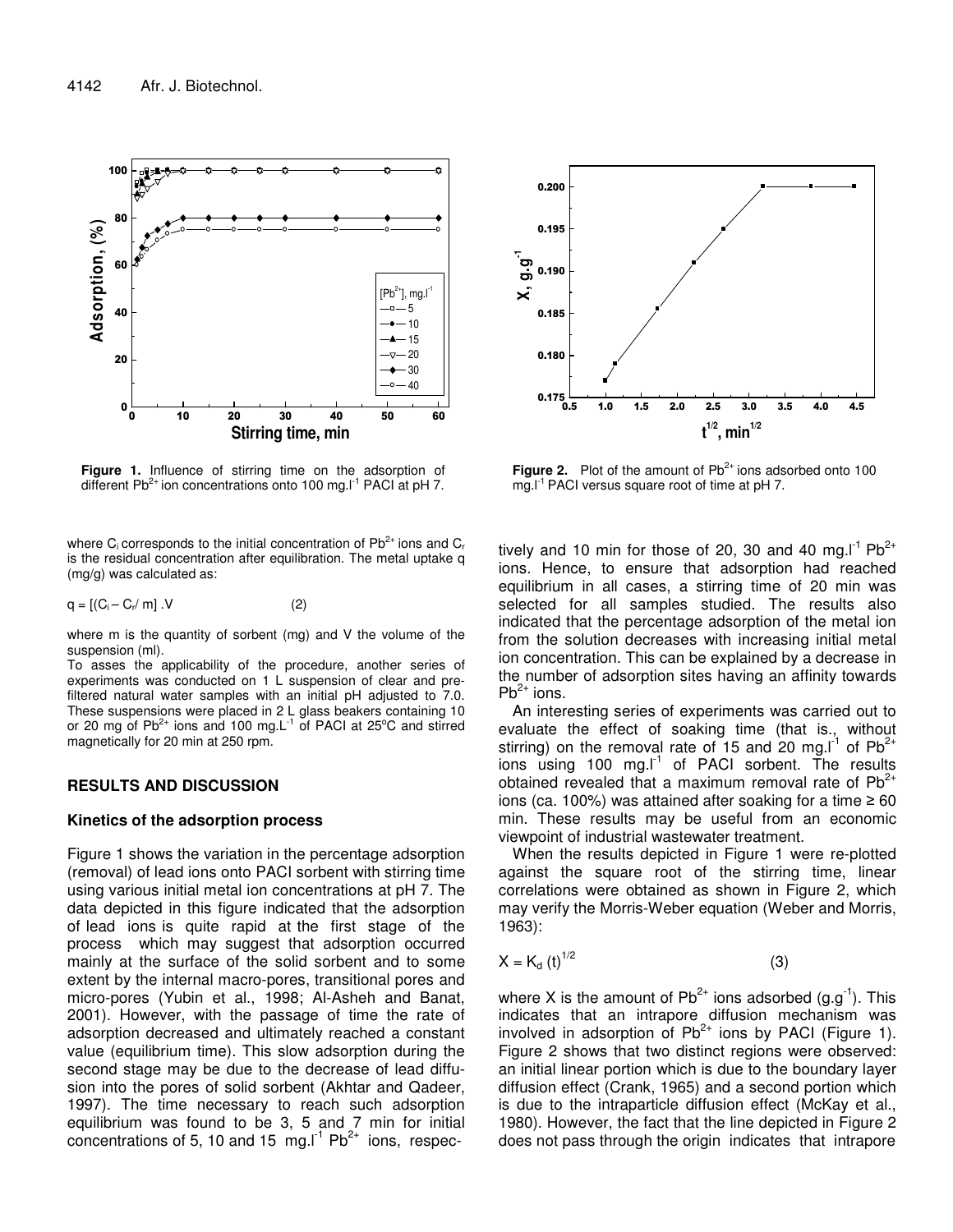

**Figure 3.** Plot of log log [C<sub>o</sub>/ (C<sub>o</sub> - XW)] versus log t for the adsorption of  $Pb^{2+}$  ions by 100 mg.<sup>[-1</sup> PAC at pH 7.

diffusion is not the controlling step in sorption of Pb<sup>2+</sup> ions by PACI (Al-Asheh and Banat, 2001; Weber and Morris, 1963). These data agree with those of Juang et al. (2000) who proposed that the first sharp portion of the curve should be attributed to an adsorption on the external surface of the sorbent while the second gradual portion should be attributed to intrapore diffusion. The calculated value of the rate constant for intrapore diffusion  $K_d$  is 1.05  $\times$  10<sup>-2</sup> (g/g min<sup>1/2</sup>) which give an indication about the mobility of the  $Pb^{2+}$  ions towards the PACI surface.

Again the kinetic data depicted in Figure 1 for the adsorption of Pb<sup>2+</sup> ions onto PACI was checked via the Bangham equation (1924):

Log log  $[C_o / (C_o - XW)] = log(K_oW / 2.303V) + \alpha$  logt (4)

where X and V have been defined above,  $C<sub>o</sub>$  is the initial concentration of Pb<sup>2+</sup> ions (mg.I<sup>-1</sup>), W is the amount of PACI (g), t is the time (min),  $\alpha$  is the Bangham equation constant (its value being usually  $<$  1) and  $K_0$  is a proportionality constant. Plot of log log  $[C_0/(C_0-XW)]$  versus log t gave straight line as shown in Figure 3. These results show that the diffusion of  $Pb^{2+}$  ions into the pores of PACI played a role in the adsorption process. These results were similar to those described elsewhere (Qadeer and Hanif, 1994; Akhtar and Qadeer, 1997). The calculated values of  $\alpha$  and K<sub>o</sub> are 0.065 and 0.862, respectively.

The kinetic data depicted in Figure 1 for  $Pb^{2+}$  ions adsorption by PACI were tested using Lagergren equation, as cited by Gupta and Shukla (1996):

$$
Log (X_e - X) - log X_e = -K_{ads} t / 2.303
$$
 (5)

where  $X_e$  is the amount of Pb<sup>2+</sup> ions adsorbed at equili-



**Figure 4.** Plot of log  $(X_e-X)$  versus stirring time for  $Pb^{2+}$  ions adsorption onto 100 mg.I<sup>-1</sup> PACI.

brium (g/g),  $K_{ads.}$  is the first-order rate constant for Pb<sup>2+</sup> ions adsorption onto PACI (min<sup>-1</sup>), X and t have been defined previously. The linear plot of log  $(X_e-X)$  versus t obtained in Figure 4 shows the appropriateness of the above equation and consequently the first-order nature of the process involved. The value calculated of K<sub>ads.</sub> is  $0.127 \text{ min}^{-1}$ .

#### **Effect of pH**

It is well documented that solution pH is an important parameter that affects the metal-solution, adsorbentsurface and hence the sorption of heavy metal ions (Sheng et al., 2004; Bradl, 2004). It should be noted that the removal of divalent lead by PACI sorbent is influenced by the surface properties of PACI and lead species present in aqueous solution. As a function of solution pH,  $Pb^{2+}$  is the dominant species below pH 5.5. Between pH 6 and 8, Pb undergoes hydrolysis to Pb(OH)<sup>+</sup>. Above pH 9, solid lead hydroxide  $Pb(OH)_2$  is thermodynamically the most stable phase, while  $Pb(OH)_3$  is predominant at pH above 11 (Sheng et al., 2004; Bradl, 2004).

In order to find the optimal pH value for the sorption process, the influence of variation of pH values and time on  $\mathsf{Pb}^{2+}$  ions adsorption by PACI was investigated over the pH range 1 - 9 and time up to 30 min using 20.0 mg.l  $1$  Pb<sup>2+</sup> ions and 100 mg.I<sup>1</sup> of PACI (Figure 5). The data show that the sorption of  $Pb^{2+}$  ions increased as the time and the pH of the suspension increased. It should be noted that the sorption of  $Pb^{2+}$  ions was diminished at pH < 1.0 which may be attributed to the fact that the oxo groups ( $C_x$ O and  $C_xO_2$ ) formed on the carbon surface during activation react with water according to: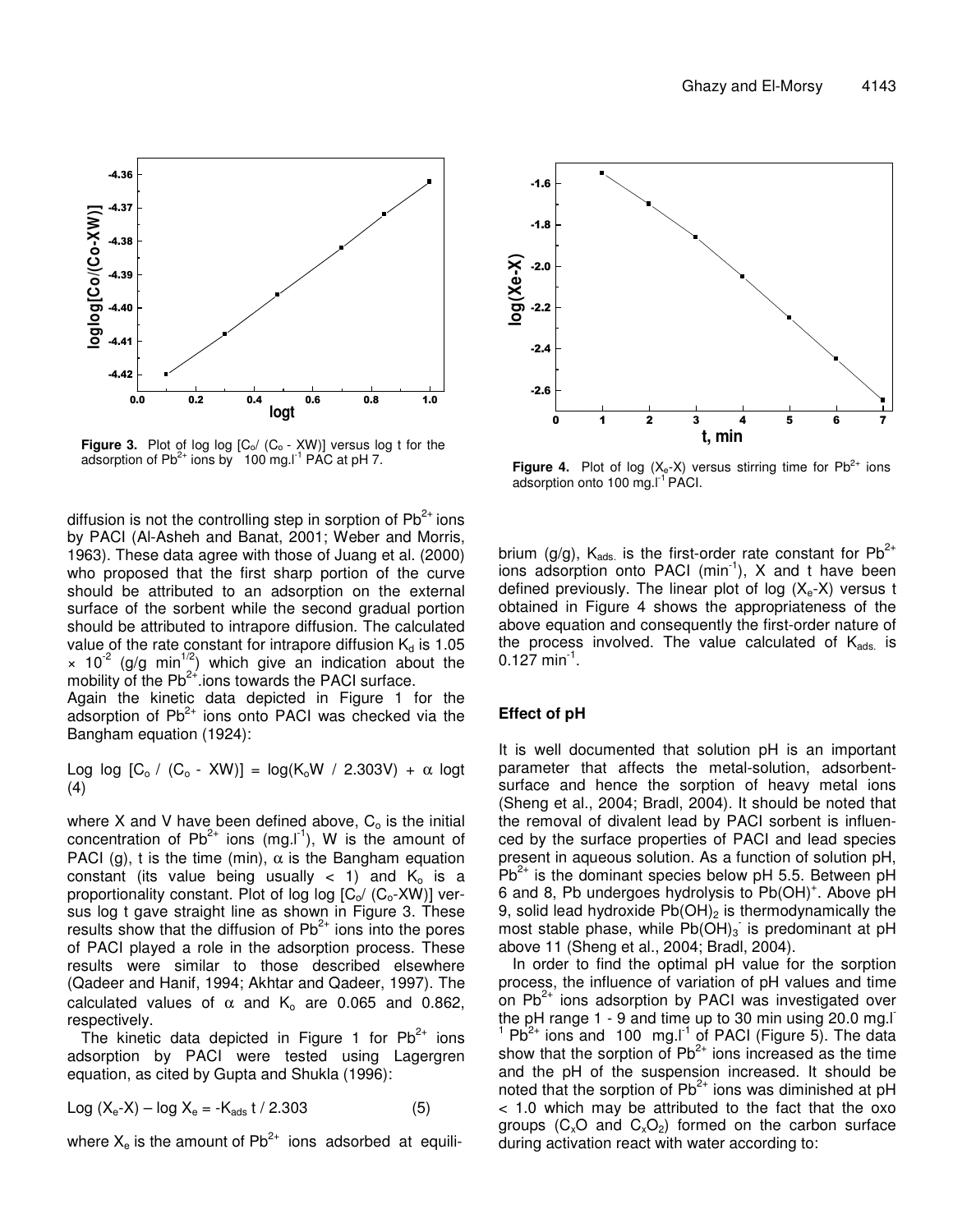

**Figure 5.** Adsorption of 20 mg.I<sup>-1</sup> Pb<sup>2+</sup> ions by 100 mg.I<sup>-1</sup> PACI versus stirring time and pH**.**

$$
C_xO_2 + H2O \to C_xO^{2+} + 2OH \tag{6}
$$

forming positively charged groups (Sharma and Forster, 1996); thereby hindering the adsorption of  $Pb^{2+}$  ions. Therefore, the removal of  $Pb^{2+}$  ions is relatively small  $\leq$ 90% and increased to about 90% at pH 3.

Since PACI is alkaline in nature, (the pH of its suspension was always raised after its stirring for some time when the system was not buffered) 100% removal of Pb<sup>2+</sup> ions occurred in the pH range  $4 - 9$ , after stirring for 10 min, via adsorption of hydrolytic species, chemical interaction with the carboxylic groups of active carbon and sulfide group obtained from modification with  $(NH_4)_2S_2O_8$ , and/or precipitation of  $Pb(OH)<sub>2</sub>$  (s).

In alkaline medium, at  $pH > 10$ , the removal of Pb<sup>2+</sup> ions decreased which may be attributed to the incapability of adsorption of the negative species,  $Pb(OH)_3$  and  $Pb(OH)<sub>4</sub><sup>2</sup>$ , on the negative surface of PACI sorbent. Therefore, pH 7 was recommended throughout all other experiments.

### **Effect of the sorbent and lead amounts**

The amount of PACI employed as the sorbent also influenced the efficiency of adsorption of 20.0 mg.I<sup>-1</sup> Pb<sup>2+</sup> ions from aqueous solution at pH 7. The results obtained showed that the adsorption efficiency increased as the amount of PACI in the system increased to reach a maximum value (ca. 100%) at  $\geq 60$  mg.I<sup>-1</sup> of PACI. The reason for such behavior may be attributed to an increase in the number of binding sites on the sorbent surface available to the metal ions. For this reason, 100 mg.I<sup>-1</sup> of PACI were used in all subsequent experiments.

Another parallel series of experiments were conducted



**Figure 6.** Adsorption of 20 mg.I<sup>-1</sup> of Pb<sup>2+</sup> ions by 100 mg.I<sup>-1</sup> PACI at different temperatures and varying stirring times at pH 7.

to study the effect lead ion concentration on the adsorption process under the optimized conditions. The results obtained indicated that the adsorption of  $Pb^{2+}$  ions was virtually constant (ca. 100%) up to 25 mg.I $1$  of lead, beyond which the adsorption decreased. This may be explained in terms of the relatively smaller number of active sites available for higher Pb<sup>2+</sup> ion concentrations.

#### **Effect of temperature**

The effect of varying the temperature on the adsorption efficiency of 20 mg. $I<sup>1</sup>$  Pb<sup>2+</sup> ions at different stirring times is shown in Figure 6. Close inspection of the figure showed that increasing of temperature from 5 to  $80^{\circ}$ C plays two important functions. It increased both the efficiency of the adsorption and the amount of metal ions adsorbed on the same dose of sorbent. Such results may be attributed to an acceleration of some of the originally slow adsorption steps or to the creation of some new active sites on the adsorbent. In addition, the mobility of  $Pb^{2+}$  ions from the bulk solution towards the adsorbent surface may be enhanced (Khalid et al., 1998). Such results could suggest that the adsorption of  $Pb^{2+}$  ions may involve chemical bond formation (Yubin et al., 1998). Accordingly, chelate formation may occur between Pb<sup>2+</sup> ions and carboxylic groups and/or sulfur atoms on modified PACI surface. Since most industrial effluents are usually hot, the simple adsorption procedure presented here may find application in industrial wastewater treatment for the removal of  $Pb^{2+}$  ions.

#### **Adsorption isotherms**

To determine the capacity of PACI as a sorbent for  $Pb^{2+}$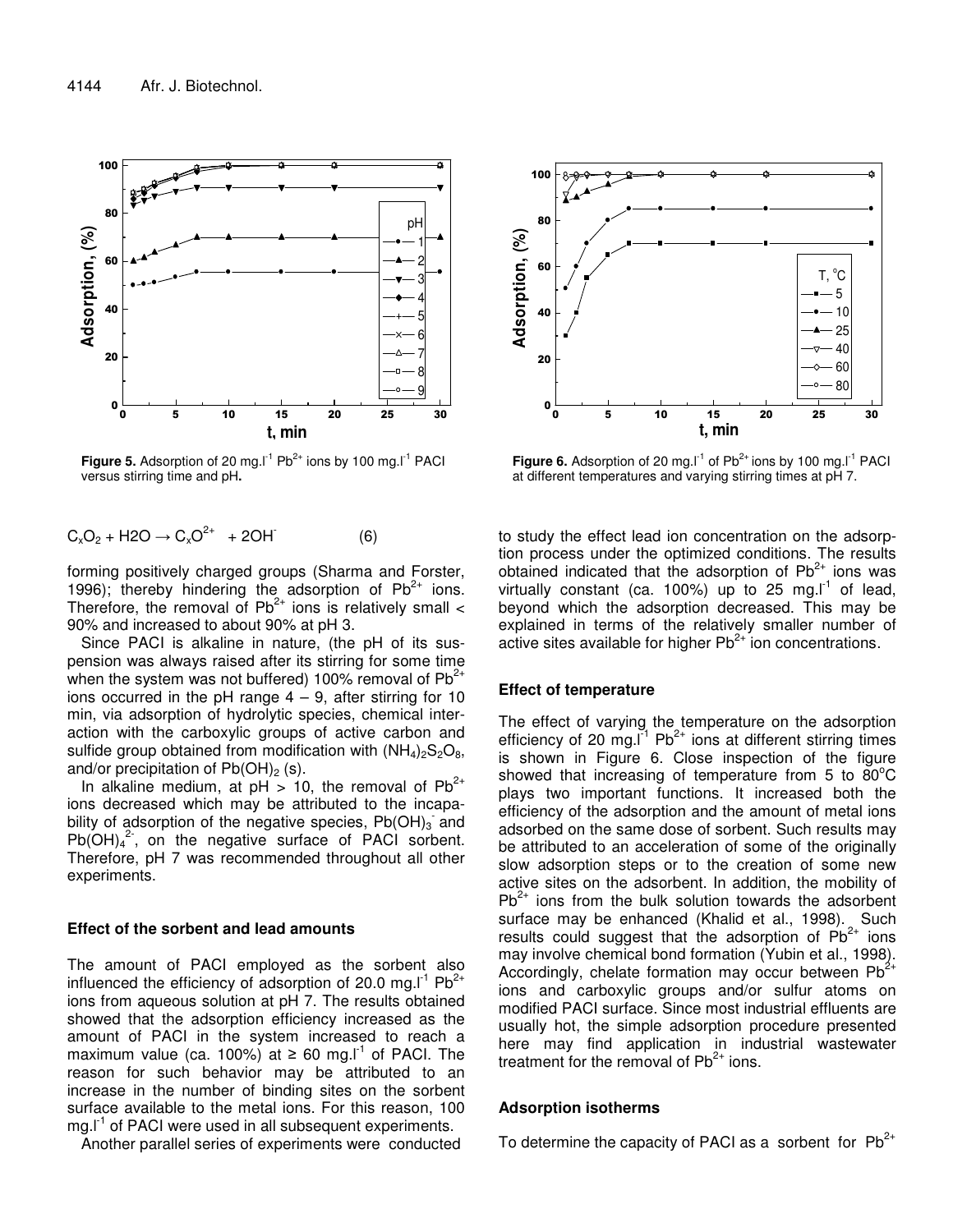

Figure 7. Freundlich plot for Pb<sup>2+</sup> ion adsorption onto PACI.

ions, three isotherm equations, i.e. the Freundlich, Langmuir and Dubinin-Radushkevich, were employed. The linearized form of the Freundlich equation may be written as:

$$
\ln q_e = \ln K_F + 1/n \ln C_e \tag{7}
$$

Where  $q_e$  (mg/g) is the amount of Pb<sup>2+</sup> ion adsorbed at equilibrium,  $C_e$  (mg.  $I^1$ ) is its final equilibrium concentration and n and  $K_F$  are the Freundlich equation parameters. This equation was applied to the experimental data depicted in Figure 1 with a linear plot being obtained when In  $q_e$  was plotted against In  $C_e$  (Figure 7). This demonstrates the applicability of the Fruendich model to Pb<sup>2+</sup> ion adsorption onto PACI. The parameters  $\mathsf{K}_{\mathsf{F}}$  and n for Pb<sup>2+</sup> ions adsorption have been calculated from the intercept and slope of the plot depicted in Figure 7 giving values of 100.94 l/g and 2.09, respectively with a correlation coefficient (r) of 0.9979. Favorable adsorption of Pb<sup>2+</sup> ions by PACI was demonstrated by the fact that the value of n was greater than unity (Nassar et al., 1996; Akhtar and Qadeer, 1997).

The linear form of the Langmuir equation applied to the lead ion adsorption data in Figure 1 was:

$$
1/q_e = 1/K_L + (1/K_Lb). \ 1/C_e \tag{8}
$$

where  $K_1$  (mg/g) is the monolayer adsorption capacity and b (ml/mg) is the Langmuir constant. This also demonstrated that monolayer coverage of lead ions occurred on the outer surface of PACI (Panday et al., 1984; Akhtar and Qadeer, 1997). The values of  $K_L$  b and the correlation coefficient (r) are 549.45 mg/g, 0.12656 ml/mg and 0.9997, respectively.

The Gibbs free energy change, ∆G (kJ/mol), for adsorption of  $Pb^{2+}$  ions by PACI can be calculated using the following thermodynamic equation (Panday et al.,



Figure 8. Langmuir plot for Pb<sup>2+</sup> ions adsorption onto PACI.

1985):

$$
\ln(1/b) = -\Delta G / RT \tag{9}
$$

where T is the absolute temperature (K) and R is a constant (8.3143 J / K.mol). The value of ∆G calculated at 298°K was found to be  $-$  5.1212 kJ.mol<sup>-1</sup>. The negative sign of ∆G indicates the spontaneous nature of Pb<sup>2+</sup> ions adsorption onto PACI.

The Dubinin-Radushkevich (D-R) isotherm equation was also tested in its linearized form:

$$
lnX = ln X_m - \beta \epsilon^2
$$
 (10)

and

$$
\varepsilon = RT \ln \left( 1 + 1/C \right) \tag{11}
$$

Where C is the liquid-phase concentration of  $Pb^{2+}$  ions ( $\mu$ g/l),  $X_m$  is the monolayer capacity (g/g),  $\varepsilon$  is the Polanyi potential and  $β$  is the parameter of D-R isotherm with X, T and R having the same meaning as above. The value of  $X<sub>m</sub>$  [Equation (10)] can be obtained from the slope of the plot of Figure 9 of another Langmuir equation:

$$
C / X = 1 / KLXm + C / Xm
$$
 (12)

The isotherm expressed in equation (10) is more general than the Langmuir equation since it does not assume a homogeneous surface or a constant adsorption potential. Plotting of In X versus  $\varepsilon^2$  gave a straight line (Figure 10) thereby indicating the applicability of the D-R equation for  $Pb^{2+}$  ions adsorption onto PACI. From the slope and intercept of this plot, values of  $\beta = -8.32 \times 10^{-3}$  mol<sup>2</sup>/KJ<sup>2</sup> and  $X_m = 0.903$  g/g were obtained for lead adsorption. The corresponding value of the correlation coefficient (r)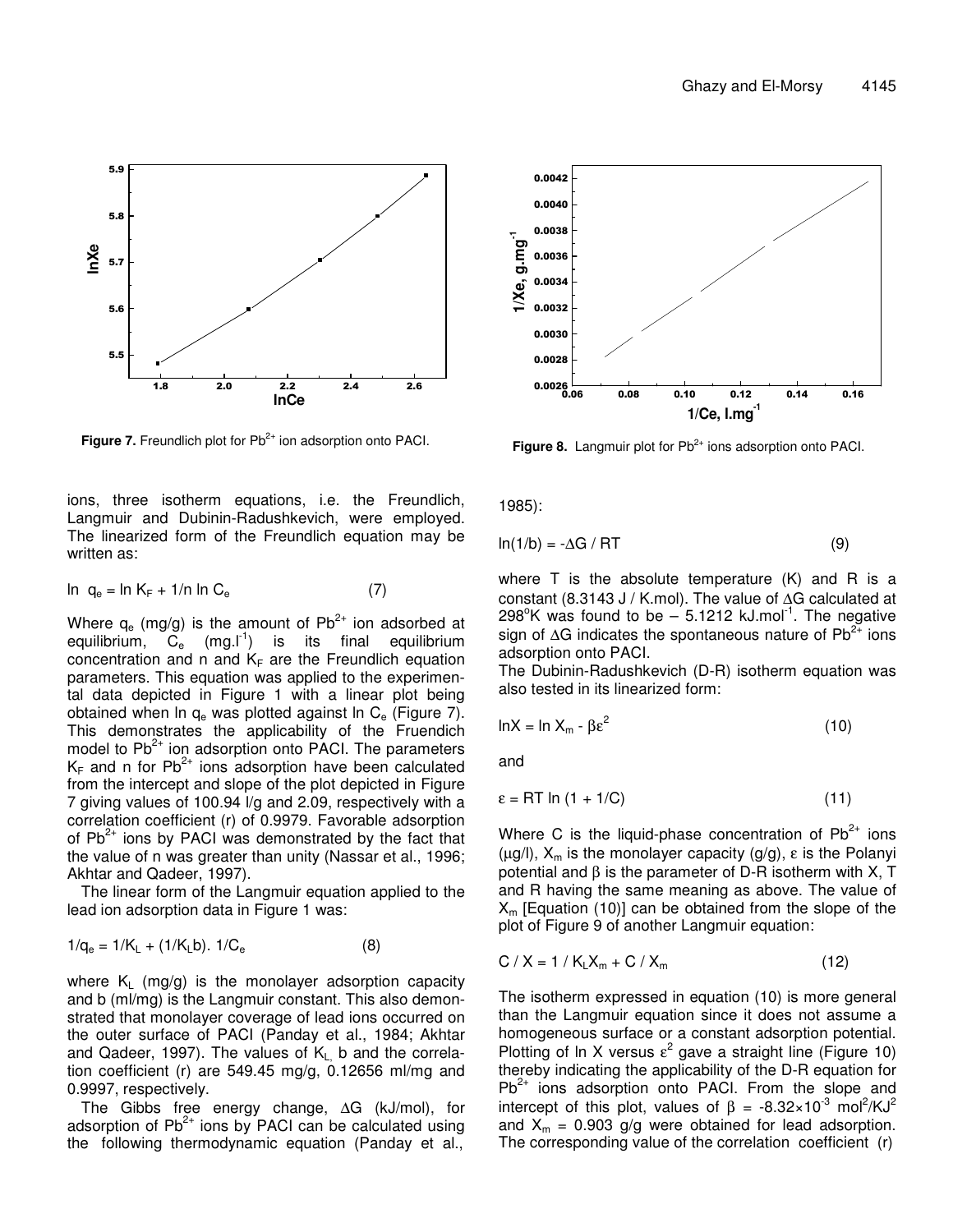

**Figure 9.** Second Langmuir plot for Pb<sup>2+</sup> ions onto 100 mg.I<sup>-1</sup> of PACI.

is 0.997. The value of the adsorption energy (E) was obtained from the relationship (Reichenberg, 1953; Akhtar and Qadeer, 1997):

$$
E = (-2\beta)^{-1/2} \tag{13}
$$

and found to be 7.752 kJ/mol, indicating that the adsorption of some of the  $Pb^{2+}$  ions onto PACI may be physical in nature. This may be attributed to the formation of weak bonding between lead and the active sites of PACI present as a suspension.

# **Application**

To investigate the applicability of the recommended procedure, a series of experiments was performed to recover 10 and 20 mg of  $Pb^{2+}$  ions added to aqueous and some natural water samples. The adsorption experiments were carried out using 1L of clear, filtered, uncontaminated sample solutions after adjusting their pH values to 7.0. The results obtained are listed in Table 2 and show that the recovery was satisfactory and quantitative (ca. 100%).

# **Adsorption mechanism**

Although adsorption from solution by solids is of great practical importance and a vast number of papers have been published, it has been only over the last three decades a fundamental understanding has been developed. However, sharp limits between the different adsorption mechanisms are not clear. Before discussing the adsorption mechanism involved, the following points need to be taken into consideration:



Figure 10. Dubinin-Radushkevich (D-R) plot for Pb<sup>2+</sup> ions adsorption on to PACI.

1. Most metal cations are removed by: i) Adsorption on solid phases via precipitation of their insoluble hydroxides. ii) Ion exchange. iii) Flocculation by adsorption of hydrolytic species. iv) Complexation with specific surface sites provided the appropriate conditions prevail (Zouboulis et al., 1995; Apak et al., 1998).

2. As a function of solution pH (Sheng et al., 2004; Bradl, 2004), lead species may exist as soluble  $Pb^{2+}$ and hydroxo-species [Pb(OH)<sup>+</sup>, Pb(OH)<sub>3</sub> and Pb(OH)<sub>4</sub><sup>2</sup>] in addition to the insoluble lead hydroxide  $Pb(OH)<sub>2</sub>$ .

3. Most activated carbon surfaces are negatively charged and are characterized by the presence of oxo groups  $C_xO$ and  $C_xO_2$  which react in aqueous suspensions as organic carboxylic and phenolic groups (Ghazy and Moustafa, 2001).

4. Experimental characterization of the surfaces of carbon samples under investigation has been carried out using surface area measurements employing the conventional BET equation, by the measurement of their base neutralization capacities and by IR analyses. The results obtained are listed in Table 1 and reveal that (i) Surface area was 249.1 m<sup>2</sup>/g. (ii) Carboxylic, lactone and phenolic functional groups were present on the surfaces of the carbon samples as determined by the method reported (Samra 2000), with free carboxylic groups comprising ca. 25%, lactone groups amounting to 55% while phenolic groups amounting to 20%. (iii) The increase in the solution pH observed after stirring the PACI sorbent with distilled water for 4 h may be attributed to adsorption of H<sup>+</sup> ions from solution or de-sorption of OH ions from the sorbent surface. (iv) Modification of powdered activated carbon gave sulfur containing active sites. (v) The presence of carboxylic and phenolic groups on carbon surfaces was confirmed by the appearance of characteristic bands at 1401 cm $^{-1}$  and 3420 cm $^{-1}$ , respectively, in IR spectra.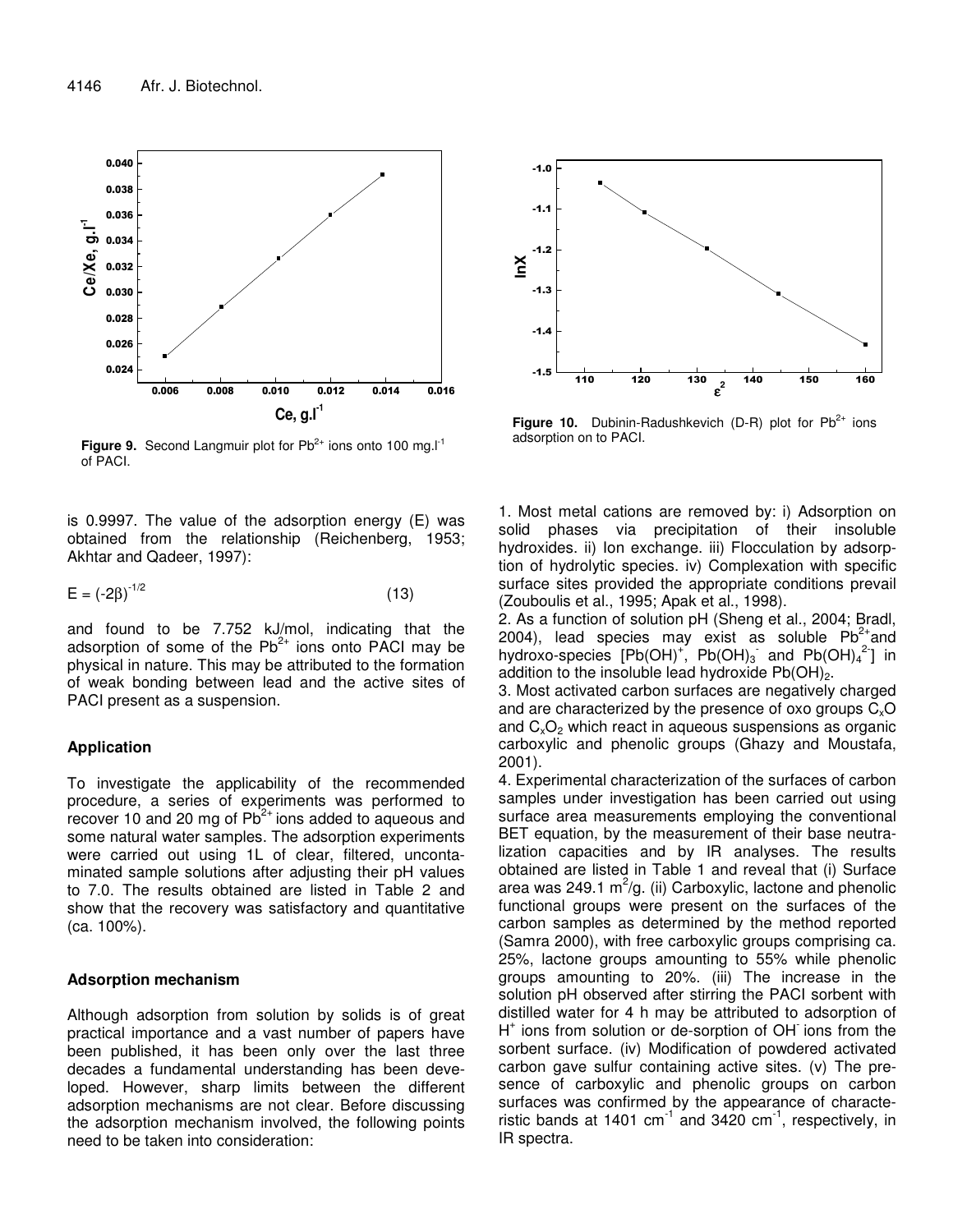| Sample (location)                     | $Pb^{2+}$ added (mg) | $Pb^{2+}$ found (mg) | Recovery (%) |
|---------------------------------------|----------------------|----------------------|--------------|
| Distilled water                       | 10                   | 10                   | 100.0        |
|                                       | 20                   | 19.98                | 99.9         |
| Tap water (our laboratory)            | 10                   | 9.93                 | 99.3         |
|                                       | 20                   | 19.94                | 99.7         |
| Nile water (Mansoura City)            | 10                   | 9.93                 | 99.3         |
|                                       | 20                   | 19.95                | 99.8         |
| Sea water (Gamasah)                   | 10                   | 10                   | 100.0        |
|                                       | 20                   | 19.98                | 99.9         |
| (Ras El-Barr)                         | 10                   | 9.98                 | 99.8         |
|                                       | 20                   | 19.96                | 99.8         |
| (Alexandria)                          | 10                   | 9.98                 | 99.8         |
|                                       | 20                   | 20                   | 100,0        |
| Lake water (Manzalah)                 | 10                   | 9.96                 | 99.6         |
|                                       | 20                   | 19.96                | 99.8         |
| Underground water (Cinbillaween City) | 10                   | 10                   | 100.0        |
|                                       | 20                   | 19.98                | 99.8         |

Table 2. Recovery (%) of Pb<sup>2+</sup> ions spiked to 1 L of various water samples using 100 mg of PACI at pH ~ 7 and stirring for 10 min at 200 rpm.

Therefore, the proposed mechanism may occur as follows:

a) At pH  $<$  1.0 the removal of Pb<sup>2+</sup> ions was diminished which may be attributed to the fact that the oxo groups  $(C_xO$  and  $C_xO_2$ ) formed on the carbon surface during activation react with water according to

 $C_xO_2 + H_2O = CXO2^+ + 2OH$ (6)

to form positively charged surface groups (Sharma and Forster, 1996); thereby hindering the adsorption of  $Pb^{2+}$ ions.

b) At pH > 1, the sorption of  $Pb^{2+}$  ions increases gradually which may be due to the chemical combination of  $Pb^{2+}$  ions with carboxylic groups of activated carbon, or with sulfur (obtained from per-sulfate that was used in the modification of activated carbon surface) or via coprecipitation of its colloidal insoluble sulfides.

c) Over the pH range 4 - 8, where the maximal sorption of Pb<sup>2+</sup> ions occurred (~100%) and in addition to the above mechanisms, the removal of  $Pb^{2+}$  ions may proceed via adsorption of its hydrolytic species,  $\mathsf{Pb}(\mathsf{OH})^{+}$ . d) The decrease in the sorption rate at high pH values (> 10) may be attributed to the fact that the negative species of lead such as  $Pb(OH)_3$  and  $Pb(OH)_4{}^2$  are not capable of sorption onto negative surface of PACI.

# **Conclusion**

Powdered modified activated carbon has been investigated as cheap and effective organic sorbent for the

removal of Pb<sup>2+</sup> ions from aqueous solutions. The experimental results revealed the following:

(i) The adsorption process was endothermic and followed first-order kinetics.

(ii) It occurred mainly at the surface of the solid waste and to some extent by the internal pores.

(iii) It was well described by the Langmuir and Freundlich models.

(iv) It could occur through adsorption of hydrolytic species and/or precipitation of lead hydroxide and sulfide onto sorbent.

(v) The procedure was successfully applied for the removal of Pb<sup>2+</sup> ions from drinking and natural waters.

# **REFERENCES**

- Abd El-Rahiem AA (1996). M.Sc. Thesis. Chemistry Department, Faculty of Science., Mans. University.
- Agency for Toxic Substances and Disease Registry (ATSDR). Toxicological Profiles (1999). U.S. Department of Health and Human Services. Public Health Service, Atlanta.
- Akhtar S, Qadeer R (1997). Active carbon as an adsorbent for lead ions. Adsorp. Sci. Technol. 15(10): 815-824.
- Al-Asheh S, Banat F (2001) Adsorption of zinc and copper ions by the solid waste of the olive oil industry. Adsorp. Sci. Technol. 19(2): 117- 129.
- Aldrich R, Wlodarczyk J, Hensley MJ (1993). Children blood lead levels and environmental lead contamination. Med. J. Austr. 185(7): 506- 506.
- Allen SJ, Brown PA (1995). Isotherm analyses for single component and multi-component metal sorption onto lignite. J. Chem. Technol. Biotechnol. 62(1): 17-24.
- Apak R, Tutem R, Hugul, M, Hizal, J (1998). Heavy metal cation retention by conventional sorbents (red mud and fly ashes). Water Res., 32(2): 430-440.

Bangham DH, Burt FP (1924). The behavior of gases in contact with